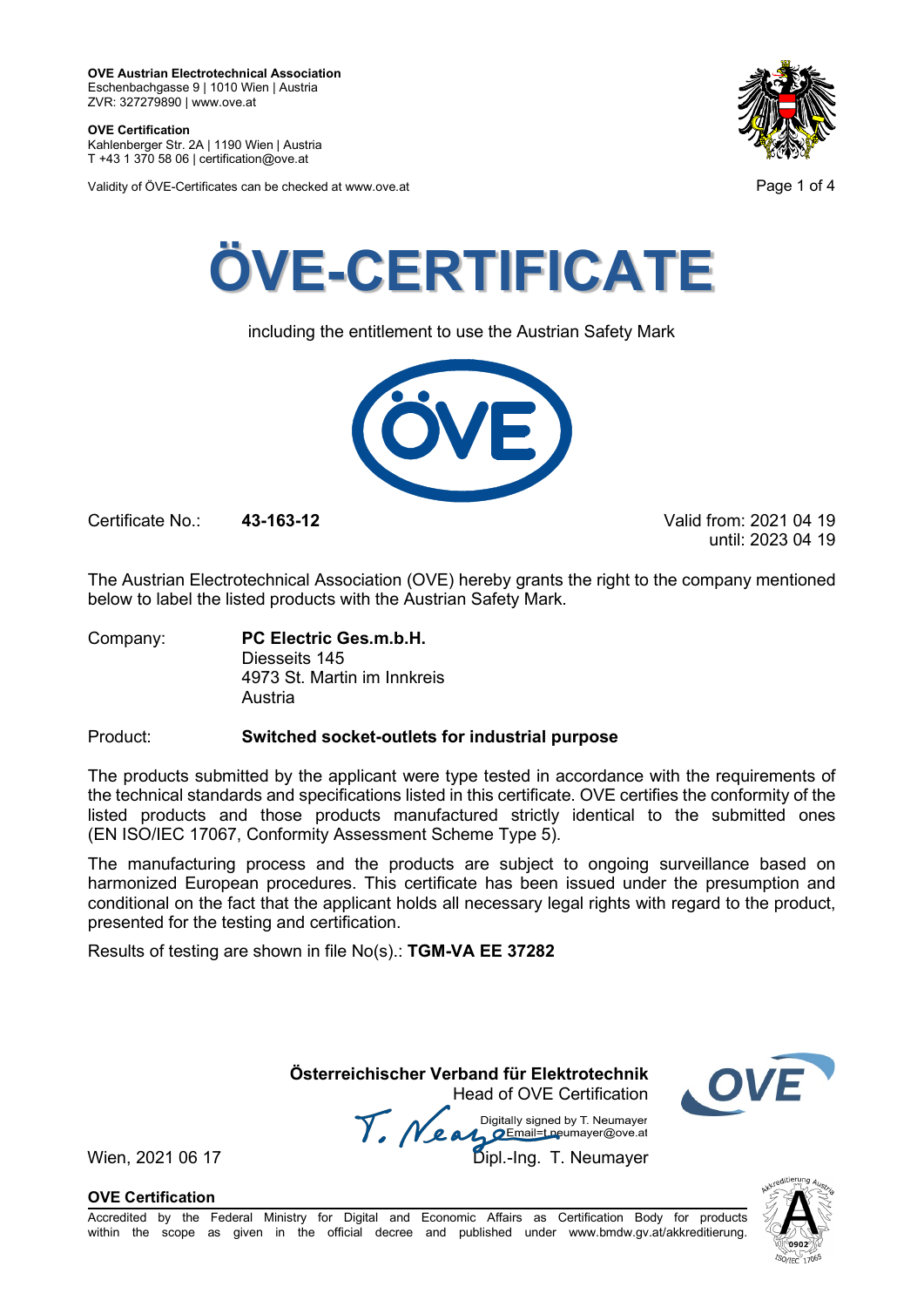

### **Manufacturer:**

PC Electric Ges.m.b.H. Diesseits 145 4973 St. Martin im Innkreis Austria

### **Factory location(s):**

PC Electric Ges.m.b.H. Diesseits 145 4973 St. Martin im Innkreis Austria

### **Tested and certified according to:**

ÖVE/ÖNORM EN 60309-1:2013-03-01 ÖVE/ÖNORM EN 60309-2:2013-03-01 ÖVE/ÖNORM EN 60309-4:2012-12-01 IEC 60309-1:1999 + A1:2005 + A2:2012 IEC 60309-2:1999 + A1:2005 + A2:2012 IEC 60309-4:2006 + A1:2012

This certificate is the basis for the EU Declaration of Conformity and the CE Marking by the manufacturer or his agent and shows the conformity of the certified product(s) with the listed standards as defined by the **EU Low-Voltage Directive 2014/35/EU**. For the presumption of conformity according to Art. 12 with the safety objectives according to Art. 3 of the Directive, transitional periods given in the Official Journal of the European Union have to be observed.

# **Product: Switched socket-outlets for industrial purpose**

| Type designation:<br>Rating:                              | Trademark:        |  |
|-----------------------------------------------------------|-------------------|--|
| 6023<br>Rated current: 32 A<br>IP44 or IP44/IP54<br>2P+PE | PCE / ELCEE / IDE |  |
| 6123<br>Rated current: 32 A<br>IP44 or IP44/IP54<br>2P+PE | PCE / ELCEE / IDE |  |
| 6024<br>Rated current: 32 A<br>IP44 or IP44/IP54<br>3P+PE | PCE / ELCEE / IDE |  |
|                                                           | weditierung Alle  |  |

Certificate No.: 43-163-12 Date: 2021 06 17 Page 2 of 4

### **OVE Certification**

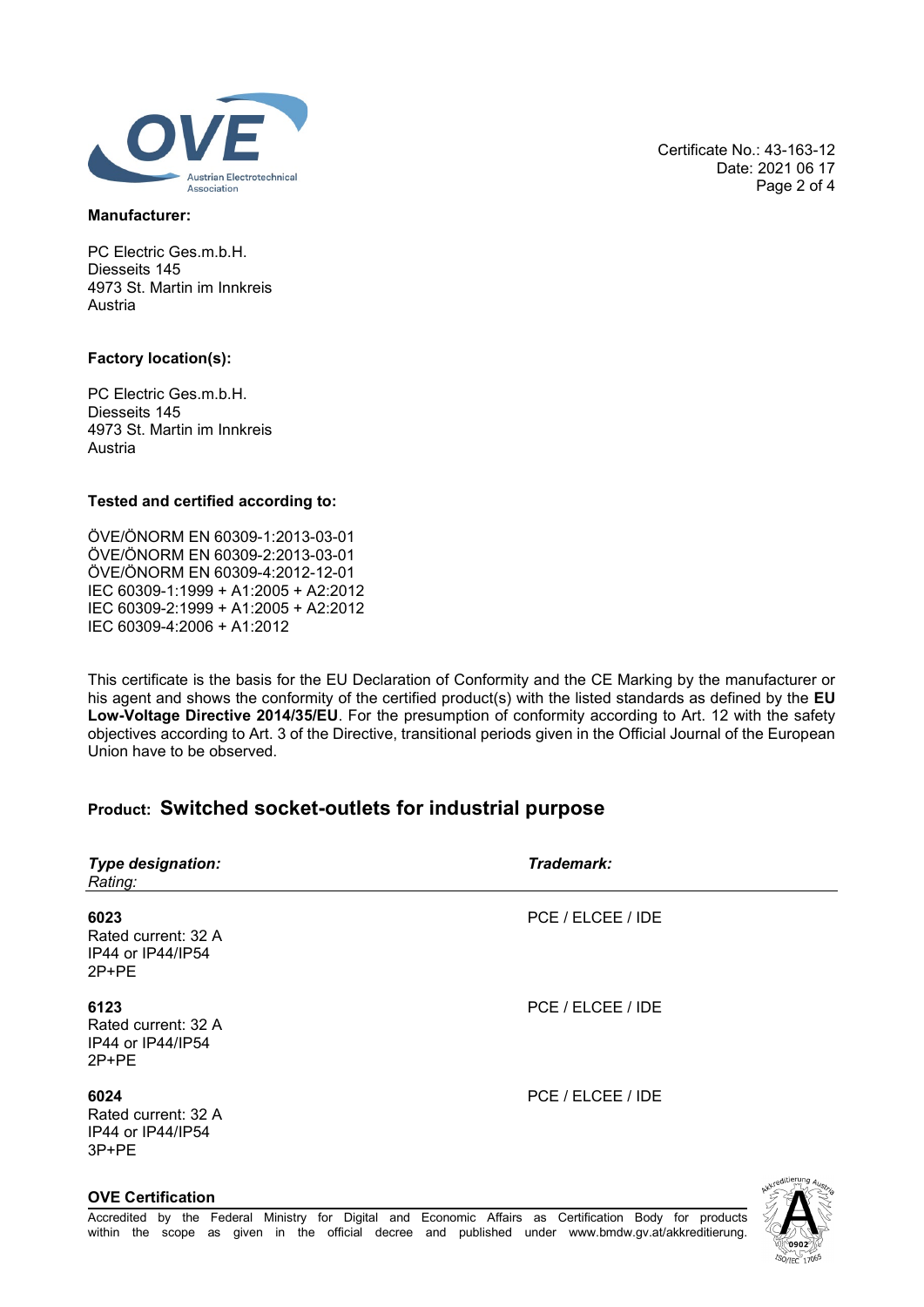

Certificate No.: 43-163-12 Date: 2021 06 17 Page 3 of 4

| 6124<br>Rated current: 32 A<br>IP44 or IP44/IP54<br>3P+PE    | PCE / ELCEE / IDE |
|--------------------------------------------------------------|-------------------|
| 6025<br>Rated current: 32 A<br>IP44 or IP44/IP54<br>3P+N+PE  | PCE / ELCEE / IDE |
| 6125<br>Rated current: 32 A<br>IP44 or IP44/IP54<br>3P+N+PE  | PCE / ELCEE / IDE |
| 60232<br>Rated current: 32 A<br>IP67 or IP66/IP67<br>2P+PE   | PCE / ELCEE / IDE |
| 61232<br>Rated current: 32 A<br>IP67 or IP66/IP67<br>2P+PE   | PCE / ELCEE / IDE |
| 60242<br>Rated current: 32 A<br>IP67 or IP66/IP67<br>3P+PE   | PCE / ELCEE / IDE |
| 61242<br>Rated current: 32 A<br>IP67 or IP66/IP67<br>3P+PE   | PCE / ELCEE / IDE |
| 60252<br>Rated current: 32 A<br>IP67 or IP66/IP67<br>3P+N+PE | PCE / ELCEE / IDE |
| 61252<br>Rated current: 32 A<br>IP67 or IP66/IP67            | PCE / ELCEE / IDE |

∕ ଉଉ2 **ISO/IEC 17065** 

### **OVE Certification**

3P+N+PE